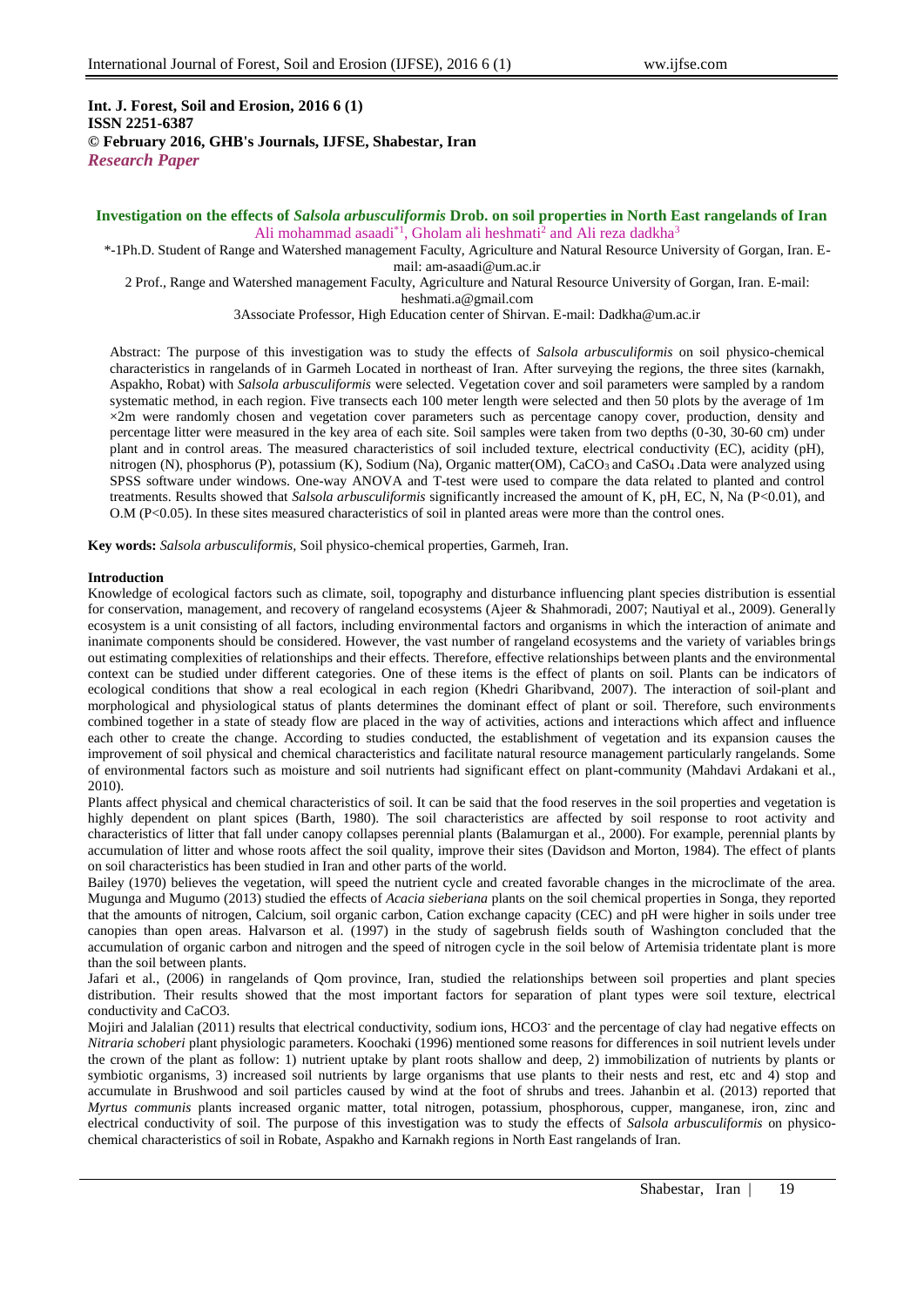## **MATERIALS AND METHODS**

#### **Study area:**

The study area was chosen in arid rangelands of Garmeh in North East of Iran (North Khorasan Provinces). This region is situated between 37° 18' to 37° 24' North latitude and 56° 20' to 56° 37' East longitudes. The area is approximately 30000 hectares with elevation ranging from 1280 m to 1600 meter. The means of precipitation is 229mm/year that maximum and minimum of precipitation occur in April and July respectively. The mean of annual temperature is 12.9  $\circ$  C. The average maximum temperature is 32.6  $\circ$  C in July and minimum temperature is -5.92  $\circ$  C in January. The climate of this region with using of Emberger method is cold arid. The embrothermic diagram show that drought period is for six months of year and wet season start in November and continues until May.

After identifying the regions, the three sites (karnakh, Aspakho, Robat) with *Salsola arbusculiformis* were selected. Five transects each 100 meter length were selected and then 50 plots by the average of 1m  $\times$ 2m were randomly chosen and vegetation cover parameters such as percentage canopy cover, production, density and percentage litter were measured in the key area of each site. Soil samples were taken from two depths (0-30, 30-60 cm) under plant and in control areas. Soil samples after drying and passing the 2 mm sieve to determine chemical properties included texture, electrical conductivity (EC), acidity (pH), nitrogen (N), phosphorus (P), potassium (K), Sodium (Na), Organic Carbon(OC), CaCO3 and CaSO4. Data were analyzed using SPSS software under windows. One-way ANOVA and T-test were used to compare the data related to planted and control treatments.

### **RESULTS AND DISCUSSION**

Climate is one of the most important factors in the plant development (Vallejo et al., 1998). Irano-Turanian zone which fall and winters are cold, rainy and snowy, and summers are dry and hot, are covered by sclerophylleous species that need quite little water and high temperatures (Dogan et al., 2003).Using the Emberger climate classification, the habitat of *Salsola arbusculiformis* was categorized as cold arid. The mean annual rainfall and temperature were about 229 mm and 12.9 °C for the habitat, respectively, with the bulk of the rains concentrated in February, March, April and May.

The Flora of study area is rich composed of annual and perennial plants. This area is categorized as fair rangelands. Other plants include *Artemisia sieberi, Poa bulbosa, Stipa barbata, Carex sp., Eurotia ceratoides, Salsola rigida, Bromus tectorum* and *Scariola orientalis.*

**Soil texture**: The soil particles size composition of soil in the area is shown in Table 1. The physical analysis of the soils showed that *Salsola arbusculiformis* grows on loamy (63.34%), sandy-loam (18.33%), clayey-loam (15%) and Silt- loam (3.33%) soils. The results showed that the soil texture under the Salsola canopy hasn't changed. Soil texture has a large effect on controlling soil moisture and nutrients available to plants (Jafari et al., 2006). Among morphological parameters, soil and vegetation are closely related. Therefore, any suggestion for reform in rangeland should take into account the soil properties. Having the knowledge of soil characteristics of each species has effective role in suggesting compatible species to the soil conditions in the same areas (Jafari et al., 2006).

**Acidity (pH):** The results indicated that among of Acidity in the studied sites are significantly different (Table1). In relation to the effects of *Salsola arbusculiformis* on soil acidity results showed that soil pH is significantly increased under Salsola canopy rather than outside it and save it under 8.93and outside the canopy 8.15units (Table 2). Soil analysis show that soil samples are moderately alkaline, according to JACKSON's (1958) soil-pH classification. The pH level of the soil surface was significantly higher than the soil depth. There was an interaction between soil depth and soil cover dressing so that with increasing the depth, shading acidity increased (Table 2). Zheng et al. (2008) whit studying *Salsola passerina* found that the pH with increasing depth plants did not show significant differences, but its rate savings under the canopy is 9.1 and outside the 8.45.

**Electrical conductivity (EC):** *Salsola arbusculiformis* significantly increased the electrical conductivity. EC under Salsola canopy was 590 verses 200 µS/cm out of Salsola canopy. Ec indicate significant decreases with increasing depth (Table 2). In comparison, the interaction of different levels of electrical conductivity depth coverage on the outside of the canopy, there is no significant difference, but under different soil depths in contrast to significant savings can be seen that the electrical conductivity decreased with increasing depth (Table 1). Plants existences provide shade and reduce the temperature of the soil surface evaporation, less water and less solute transfer from the surface to depth, while the organic acids resulting from the decomposition of organic material dissolved minerals and helps release ions (Titus et al., 2002). Falah Shojaee (2006) in the study of four Acacia species concluded that the electrical conductivity of soil in Acacia canopy shading were significantly higher than out plants and they express that most of activity of micro-organism in shading due to higher food region, leading to increased secretion of organic acids in the root zone, which is an increase of ions causes an increase in electrical conductivity. Results Everett et al. (1986) showed that the electrical conductivity of the soil-plant pine trees out there and also shading and gradual decrease of the electrical conductivity decreased with depth. McDaniel and Graham (1992) indicate that electrical conductivity beneath the canopy and outside canopy of pine has a significant positive correlation with increasing depth. Zheng et al. (2008) found that the rate of *Salsola passerina* rangeland plant canopy under increased electrical conductivity and the electrical conductivity decreases dramatically with increasing depth.

**Organic carbon:** The results showed that among of Organic carbon in the studied habitats are significantly different (Table1). *Salsola arbusculiformis* significantly increased soil organic carbon under the plant canopy (Table 2). So that out of the shadows is 0.79% and savings under 1.03%. Organic carbon in the soil surface is higher than the lower layers. Mlambo et al. (2005) in South Africa to study *Colophosprmum mopane* plant amount of organic carbon in the canopy obtained from zero to 10 cm depth was significantly higher than that obtained from shading. The increase in organic carbon can be attributed to various processes such as accumulation of litter (Zinke, 1962), reducing in erosion or increase in sedimentation (Charley, 1977), improve micro-climatic soil conditions (Pierson and Wight, 1991) or be input sources such as insects, birds and other animals (Davenport et al., 1996). In general, the amount of organic matter accumulated Litter plant size and there is a direct relationship (Titus et al., 2002).

**Nitrogen (N):** *Salsola arbusculiformis* has a significant impact on canopy soil nitrogen. As can be seen in Table 2, the amount of soil nitrogen was higher under Salsola canopy. Nitrogen levels in the canopy soil and the outside canopy soil was 0.03 and 0.025 %. This difference significantly different between the depth can be seen in the surface soil nitrogen grenades in the verse above (Table 1).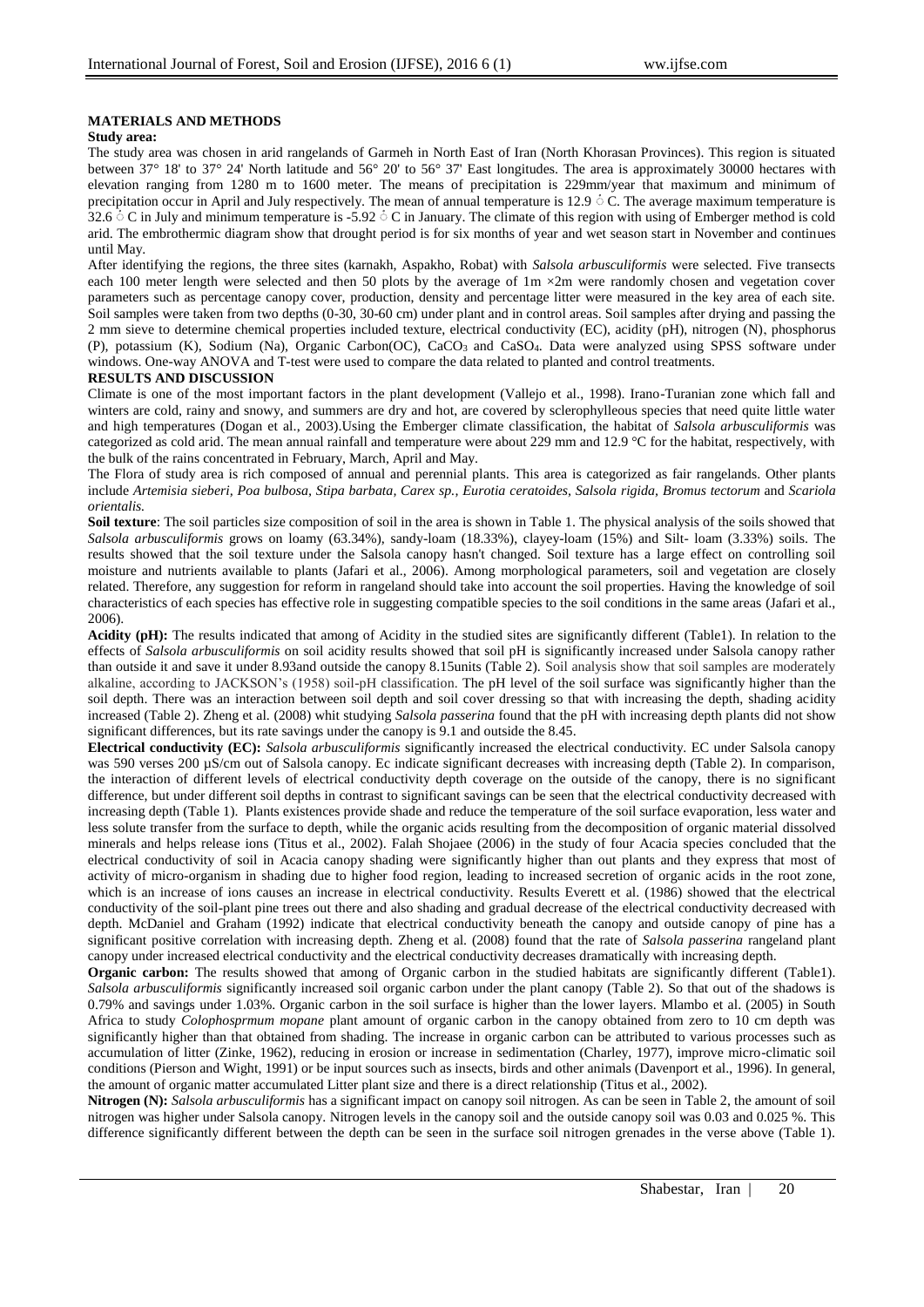The contrasts between the different depths and soil cover have difference significant, and the effect on Common Myrtle plant phosphorus in the soil indicates (Table 2).

|  |  |  |  | Table 1: The analysis results of soil in the habitats of Salsola arbusculiformis. |
|--|--|--|--|-----------------------------------------------------------------------------------|
|  |  |  |  |                                                                                   |

| Soil                |           |       |          |                 | <b>Region</b> |                  |                     |                   |
|---------------------|-----------|-------|----------|-----------------|---------------|------------------|---------------------|-------------------|
| properties          |           |       |          |                 |               |                  |                     |                   |
|                     |           |       | Robate   |                 | Aspakho       |                  | <b>Karnakh</b>      |                   |
|                     | Soil      | depth | under    | outside         | under         | outside          | under               | outside           |
|                     | (cm)      |       | canopy   | canopy          | canopy        | canopy           | canopy              | canopy            |
| $EC (\mu S/cm)$     | $0 - 30$  |       | 546a     | 177b            | 698a          | 206 <sub>b</sub> | 522a                | 213 <sub>b</sub>  |
|                     | $30 - 60$ |       | 549a     | 305b            | 420a          | 179b             | 509a                | 157b              |
| PH                  | $0 - 30$  |       | 8.764b   | 8.19c           | 9.15a         | 8.122c           | 8.864b              | 8.134c            |
|                     | $30 - 60$ |       | 8.204b   | 8.072b          | 8.784a        | 8.128b           | 8.6ac               | 8.23cb            |
| saturation          | $0 - 30$  |       | 52.968a  | 45.21a          | 52.418a       | 47.71a           | 44.712a             | 45.966a           |
| moisture %          | $30 - 60$ |       | 59.046a  | 49.442a         | 51.72a        | 51.682a          | 48.712a             | 43.61a            |
| CaCO <sub>3</sub> % | $0 - 30$  |       | 25.37a   | 21.92a          | 26.385a       | 24.25a           | 24.13a              | 23.075a           |
|                     | $30 - 60$ |       | 22.845a  | 22.795a         | 24.27a        | 25.305a          | 21.587a             | 25.505a           |
| CaSO <sub>4</sub> % | $0 - 30$  |       | 0.886a   | 0.878a          | 0.883a        | 0.879a           | 0.887a              | 0.884a            |
|                     | $30 - 60$ |       | 0.893a   | 0.879a          | 0.886a        | 0.878a           | 0.892a              | 0.880a            |
| OC%                 | $0 - 30$  |       | 1.33a    | 1.13ab          | 1.37a         | 1.19a            | 0.94ab              | 0.66 <sub>b</sub> |
|                     | $30 - 60$ |       | 0.94a    | 0.697a          | 1.04a         | 0.631a           | 0.53a               | 0.482a            |
| $N\%$               | $0 - 30$  |       | 0.0284a  | 0.0293a         | 0.0297a       | 0.0241bc         | 0.0255 <sub>b</sub> | 0.0227c           |
|                     | $30 - 60$ |       | 0.0242a  | 0.0239a         | 0.0227a       | 0.0205bc         | 0.0216ab            | 0.0194c           |
| K(mg/kg)            | $0 - 30$  |       | 81.643a  | 40.46d          | 101.37b       | 40.155d          | 58.903c             | 40.884d           |
|                     | $30 - 60$ |       | 31.656bc | 20 <sub>b</sub> | 65.53a        | 25.093b          | 41.468c             | 28.42bc           |
| P(mg/kg)            | $0 - 30$  |       | 0.052a   | 0.123a          | 0.079a        | 0.78a            | 0.136a              | 0.171a            |
|                     | $30 - 60$ |       | 0.064a   | 0.074a          | 0.06a         | 0.082a           | 0.05a               | 0.03a             |
| Na(mg/kg)           | $0 - 30$  |       | 67.02a   | 4.74b           | 52.95ac       | 5.63b            | 40.16c              | 8.40b             |
|                     | $30 - 60$ |       | 76.30a   | 20.52b          | 73.95a        | 5.92b            | 52.50a              | 4.23 <sub>b</sub> |
| Clay $(\% )$        | $0 - 30$  |       | 10.35    | 10.28           | 10.47         | 13.14            | 12.38               | 14.31             |
|                     | $30 - 60$ |       | 25.74    | 23.65           | 26.47         | 19.37            | 23.65               | 24.04             |
| $Silt(\%)$          | $0 - 30$  |       | 38.93    | 41              | 30.81         | 37.74            | 39                  | 31.6              |
|                     | $30 - 60$ |       | 37.94    | 36.03           | 40.01         | 34.71            | 41.73               | 37.84             |
| Sand $(\%)$         | $0 - 30$  |       | 50.72    | 48.72           | 58.72         | 49.12            | 48.62               | 54.12             |
|                     | $30 - 60$ |       | 36.32    | 40.32           | 33.52         | 45.92            | 34.62               | 38.12             |

Note: Values with unlike letter in a row are significantly different at 0.05 levels.

**Potassium (K):** The results showed that among of Potassium in the studied habitats are significantly different (Table1). In this study, soil K under Salsola canopy was significantly higher (80.64 mg kg<sup>-1</sup>) than outside the canopy (40.5mg per kg). This increase can also be seen at various depths in the soil (Table 2). Mishra et al. (2003) showed a significant difference in soil K between the canopy and outside canopy of 3 and 6 years old eucalyptus trees. The reason for this increasing could be due to releasing potassium from Kbearing minerals and causes significant increase in K under the canopy of K release or litter decomposition relationships. Banerjee (1986) with the ecosystem studying of which it was the dominant oak species, expressed as the amount of exchangeable potassium in the canopy than outside the shading. Karimian and Razmi, (1990) causes an increase in the concentration of potassium in the plant canopy organic matter in the plant shading savings and increased biochemical activity and results in the release of potassium-bearing minerals potassium. Wang et al. (2000) described an increase of organic acids secreted by plant roots leads to release of potassium by plants contain minerals such as potassium feldspar gneiss and is. Tan (1978) effect of organic compounds on Humic acid and Folic acid and K release from illite and smectite clays showed.

**Phosphorus (P):** There was no significant difference (P>0.05) in the soil Phosphorus between the control and under the canopy soil. However, Phosphorus ranges were between 0.02 and 0.09 mg/kg. The average value for soil P is between 0.0006 and 0.0009% (Eskin et al., 2013). The results showed that soil P for three locations is low.

**Sodium (Na):** The results indicated that among of Na in the studied sites are significantly different (Table1). *Salsola arbusculiformis* significantly increased the amount of sodium ions under the plant canopy than outside the canopy (Table 2). Soil sodium increases soil reaction, encourages low uptake in some types of micronutrients and destroys the physical properties of soils, thereby reducing soil permeability and growth of plants (Honarjoo *et al*., 2010).

**The Percentage of Calcium Carbonate (CaCO3):** The soils habitats of this plant have high level lime varying between 14.5 to 29.15%. According to Table 2, the percentage of calcium carbonate was no significant difference (P>0.05) between the control and under the canopy. Soil carbonate causes the creation of appropriate soil structure and induces changes to soil acidity (Jafari *et al*., 2006).

**The Percentage of CaSO4**: There was no significant difference (P>0.05) in the soil CaSO4 between the control and under the canopy soil. The soils habitats of this plant have very low level gypsum (Table1).

**Saturation moisture percentage:** Tests showed that the *Salsola arbusculiformis* shrubs increased saturation percentage. Saturation percentage below perspective shadows is 51.59% and out of perspective shadows is 47.26%. But it is not a significant difference between different regions and soil depths (Table 1, 2).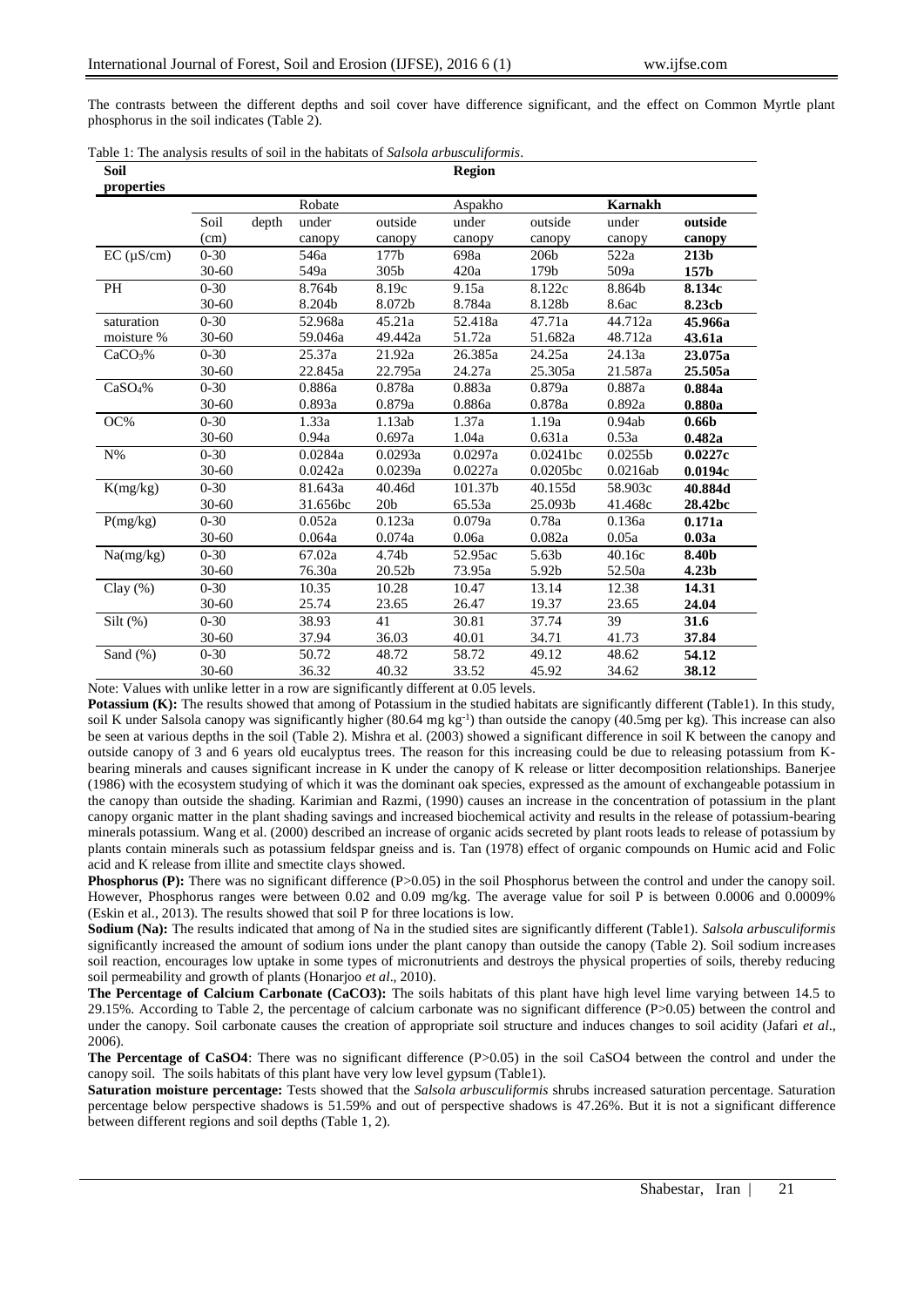#### **CONCLUSION**

The results show that the *Salsola arbusculiformis* can influence soil chemical and physical characteristics of their habitat. In this study, the shrubs increased electrical conductivity, acidity, organic carbon, potassium, sodium, percent nitrogen and saturation. It can be impressively used for rehabilitation of desertified rangeland and improvement of degraded rangeland in arid regions. In addition, *Salsola arbusculiformis* could be a good fodder resource for sheep and goat. Six month of vegetative growth in this species is grazing time.

|               |  |  |  |  | Table 2: The compare of physical and chemical analysis results on the soil in the habitats of Salsola arbusculiformis in 0-30 and 30- |  |  |
|---------------|--|--|--|--|---------------------------------------------------------------------------------------------------------------------------------------|--|--|
| 60 cm depths. |  |  |  |  |                                                                                                                                       |  |  |

| Soil properties    | <b>Treatment</b> | $0 - 30$<br>Average | Average 30-60 | <b>SE</b> | sig.   |
|--------------------|------------------|---------------------|---------------|-----------|--------|
|                    |                  | (cm) depth          | (cm) depth    |           |        |
| $EC (\mu S/cm)$    | under canopy     | 590                 | 490           | 66        | ns     |
|                    | outside canopy   | 200                 | 210           | 35        | ns     |
| <b>PH</b>          | under canopy     | 8.93                | 8.53          | 0.125     | $**$   |
|                    | outside canopy   | 8.15                | 8.14          | 0.038     | ns     |
| saturation         | under canopy     | 50.03               | 53.16         | 2.09      | ns     |
| moisture %         | outside canopy   | 46.29               | 48.24         | 2.38      | ns     |
| CaCO3%             | under canopy     | 25.29               | 22.9          | 1.052     | ns     |
|                    | outside canopy   | 23.08               | 24.54         | 1.02      | ns     |
| CaSO <sub>4%</sub> | under canopy     | 0.88                | 0.89          | 0.0038    | ns     |
|                    | outside canopy   | 0.88                | 0.88          | 0.0012    | ns     |
| OC%                | under canopy     | 1.21                | 0.84          | 0.15      | $\ast$ |
|                    | outside canopy   | 0.99                | 0.6           | 0.10      | **     |
| $N\%$              | under canopy     | 0.03                | 0.023         | 0.0006    | $**$   |
|                    | outside canopy   | 0.025               | 0.021         | 0.0004    | **     |
| K(mg/kg)           | under canopy     | 80.64               | 46.22         | 6.48      | $**$   |
|                    | outside canopy   | 40.5                | 24.5          | 1.67      | $***$  |
| P(mg/kg)           | under canopy     | 0.09                | 0.06          | 0.022     | ns     |
|                    | outside canopy   | 0.12                | 0.06          | 0.019     | ns     |
| Na(mg/kg)          | under canopy     | 53.37               | 67.58         | 8.93      | ns     |
|                    | outside canopy   | 6.25                | 10.22         | 2.78      | ns     |
| Clay(%)            | under canopy     | 11.07               | 25.38         | 1.85      | $**$   |
|                    | outside canopy   | 12.57               | 22.35         | 1.77      | $***$  |
| $Silt$ (%)         | under canopy     | 36.25               | 39.89         | 2.08      | ns     |
|                    | outside canopy   | 36.78               | 36.19         | 3.02      | ns     |
| Sand $(\%)$        | under canopy     | 52.7                | 34.82         | 3.07      | $***$  |
|                    | outside canopy   | 50.65               | 41.45         | 3.28      | $\ast$ |

\*Significant at 5% alpha level, \*\*Significant at 1% alpha level

#### **Reference**

Ajeer F, Shahmoradi A (2007). Autecology of Range plants species of *Ferula ovina* inTehran Province. Iranian Journal of Range and Desert Research. 14(3): 367-359.

Bailey A W (1970). Barrier effect of the shrub *Elaegnus commutate* on grazing cattle and forage production central Alberta. Journal of Range management. 23(4): 248- 251.

Balamurgan J, Kumaraswamy K, and Rajarjan A (2000). Effects of *Eucalyptus citriosdora* on the physical and chemical properties of soil. Journal of the Indian Society of Soil Science. 48(3): 491-495.

Barth R C (1980). Influence of pinyon pine trees on soil chemical and physical properties. Soil Science Society of America Journal.  $44 \cdot 112 - 114$ 

Banerjee S K, Nath S, Banerjee S P (1986). Characterization of soils under different vegetations in the Tarai region of Kurseong forest division, West Bengal. Journal of the Indian Society of Soil Science, 34(1): 343-349.

Charley J L, West N E (1977). Micro-patterns of nitrogen mineralization activity in soils of some shrub-dominated semi-desert ecosystems of Utah. Soil Biology and Biochemistry. 9:357-365.

Davenport D W, Bradford PW, Breshears D D (1996). Soil morphology of canopy and intercanopy sites in a pinon-juniper woodland. Soil Science Society of America Journal.60: 1881-1887.

Davidson D W, Morton S R (1984). Dispersal Adaptations of Some Acacia Species in the Australian Arid Zone. Ecology. 65:1038– 1051.

DoganY, Baslar S, Aydin H, Mert H (2003). A study of the soil-plant interactions of *Pistacia lentiscus* L. distributed in the western Anatolian part of Turkey. Acta Botanical Croat. 62: 73–88.

Eskin B, Ozyigit I, Dogan I, AltayV, Demir G, Serin M (2013). Germination Physiology and Autecology of *Centaurea kilaea* Boiss. from Turkey. Sains Malaysiana. 42(10): 1473–1482.

Everett R L, Sharrow S H, Thran D (1986). Soil nutrient distribution under and adjacent to single leaf crowns. Soil Science Society of America Journal. 50:788-792.

Falah Shojaee J (2006). Effect of Acacia species on soil physical and chemical properties of plain corruption Grbaygan city. Master's thesis, Soil Science. Faculty of Agriculture. University of Shiraz.